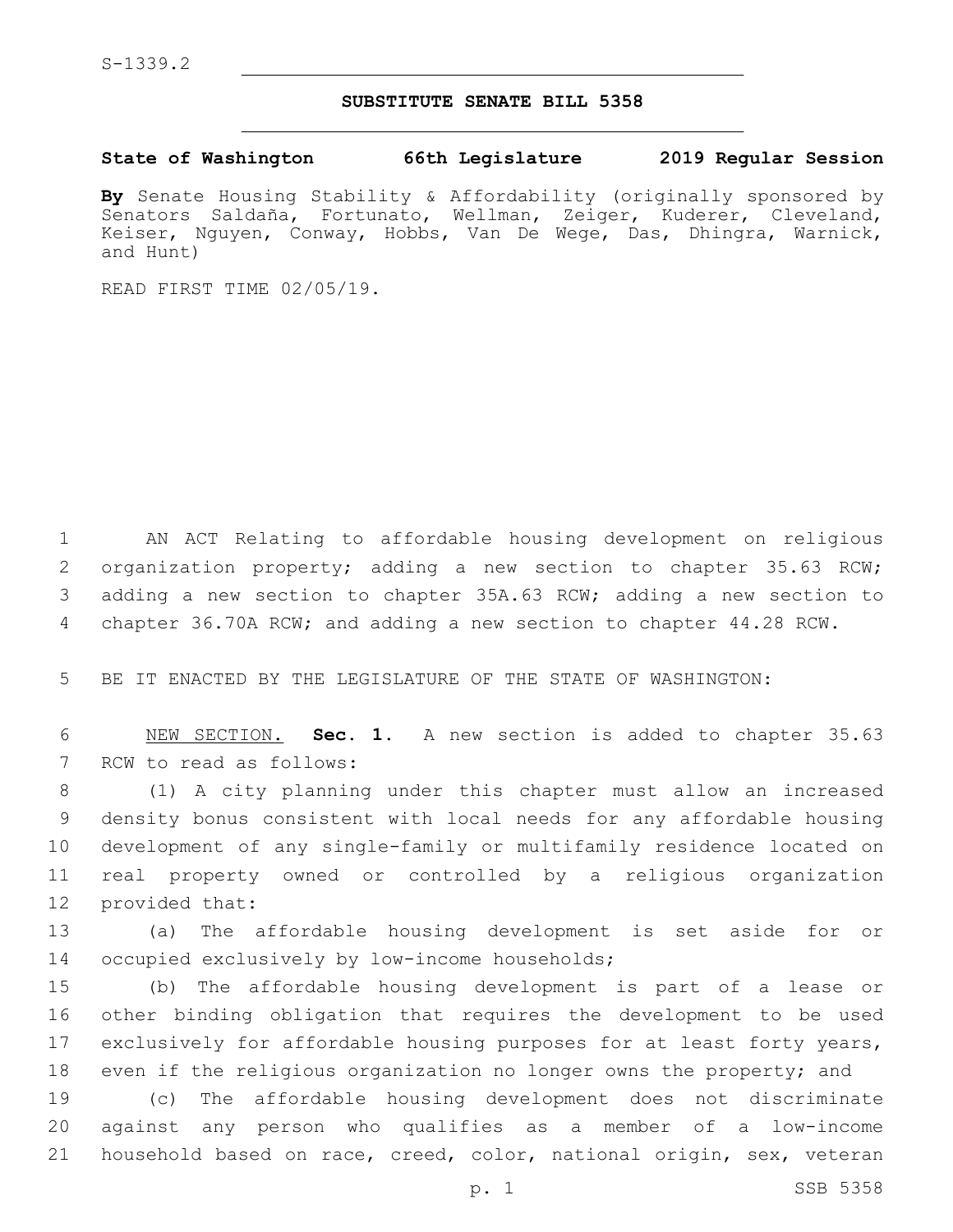or military status, sexual orientation, or mental or physical disability; or otherwise act in violation of the federal fair housing amendments act of 1988 (42 U.S.C. Sec. 3601 et seq.).

 (2) A city may develop policies to implement this section if it receives a request from a religious organization for an increased density bonus for an affordable housing development.

 (3) The religious organization developing the affordable housing development must pay all fees, mitigation costs, and other charges required through the development of the affordable housing 10 development.

 (4) The religious organization developing the affordable housing development should work with the local transit agency to ensure appropriate transit services are provided to the affordable housing 14 development.

 (5) This section applies to any religious organization that has already developed an affordable housing development for the purposes of preserving or modifying the affordable housing development.

18 (6) For purposes of this section:

 (a) "Affordable housing development" means a proposed or existing structure in which one hundred percent of all single-family or multifamily residential dwelling units within the development are set aside for or are occupied by low-income households at a sales price or rent amount that may not exceed thirty percent of the income limit 24 for the low-income housing unit;

 (b) "Low-income household" means a single person, family, or unrelated persons living together whose adjusted income is less than eighty percent of the median family income, adjusted for household size, for the county where the affordable housing development is 29 located; and

 (c) "Religious organization" has the same meaning as in RCW 31 35A.21.360.

 NEW SECTION. **Sec. 2.** A new section is added to chapter 35A.63 33 RCW to read as follows:

 (1) A city planning under this chapter must allow an increased density bonus consistent with local needs for any affordable housing development of any single-family or multifamily residence located on real property owned or controlled by a religious organization 38 provided that: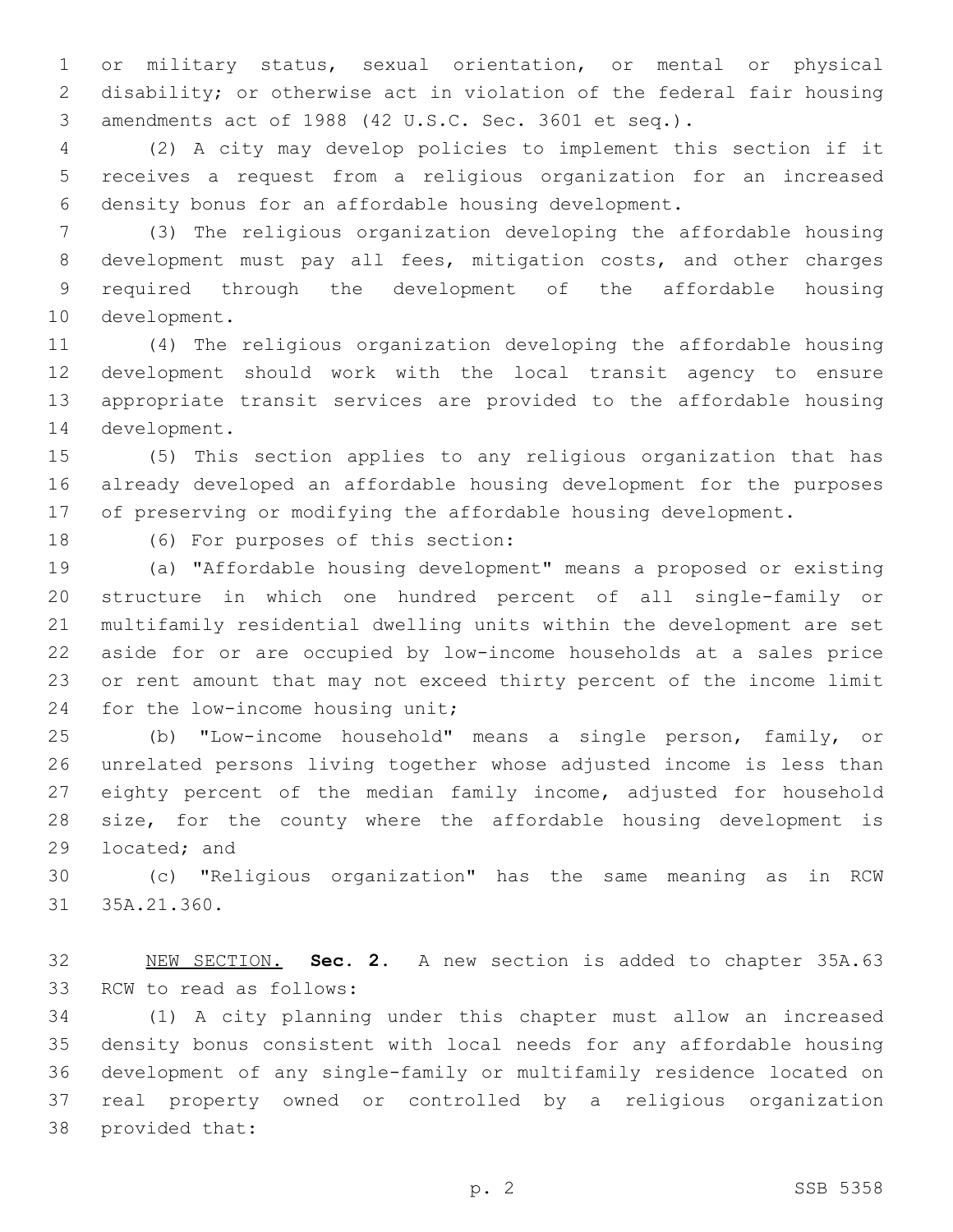(a) The affordable housing development is set aside for or 2 occupied exclusively by low-income households;

 (b) The affordable housing development is part of a lease or other binding obligation that requires the development to be used exclusively for affordable housing purposes for at least forty years, even if the religious organization no longer owns the property; and

 (c) The affordable housing development does not discriminate against any person who qualifies as a member of a low-income household based on race, creed, color, national origin, sex, veteran or military status, sexual orientation, or mental or physical disability; or otherwise act in violation of the federal fair housing amendments act of 1988 (42 U.S.C. Sec. 3601 et seq.).

 (2) A city may develop policies to implement this section if it receives a request from a religious organization for an increased density bonus for an affordable housing development.

 (3) The religious organization developing the affordable housing development must pay all fees, mitigation costs, and other charges required through the development of the affordable housing 19 development.

 (4) The religious organization developing the affordable housing development should work with the local transit agency to ensure appropriate transit services are provided to the affordable housing 23 development.

 (5) This section applies to any religious organization that has already developed an affordable housing development for the purposes of preserving or modifying the affordable housing development.

(6) For purposes of this section:27

 (a) "Affordable housing development" means a proposed or existing structure in which one hundred percent of all single-family or multifamily residential dwelling units within the development are set aside for or are occupied by low-income households at a sales price or rent amount that may not exceed thirty percent of the income limit 33 for the low-income housing unit;

 (b) "Low-income household" means a single person, family, or unrelated persons living together whose adjusted income is less than eighty percent of the median family income, adjusted for household size, for the county where the affordable housing development is 38 located; and

 (c) "Religious organization" has the same meaning as in RCW 35A.21.360.40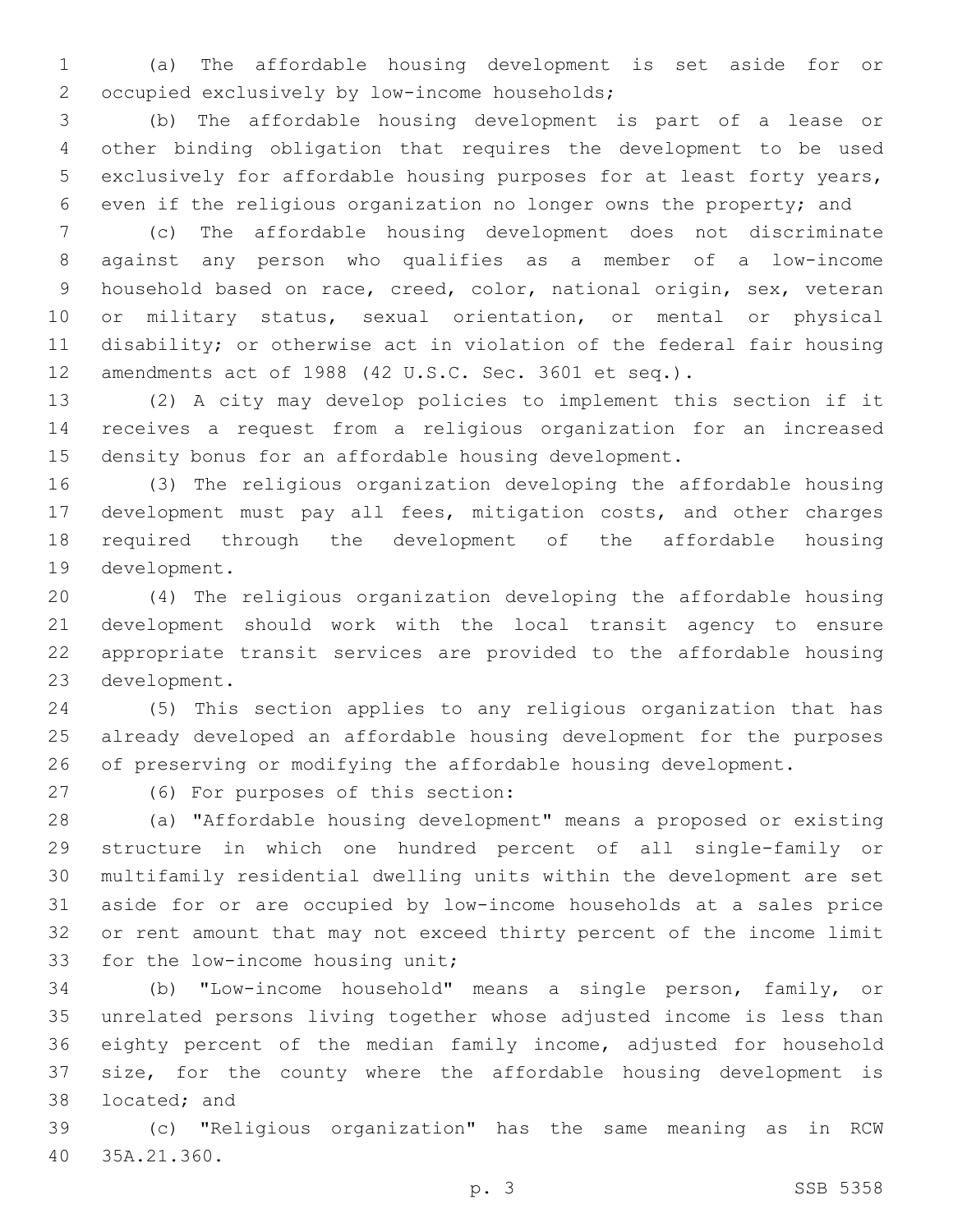NEW SECTION. **Sec. 3.** A new section is added to chapter 36.70A 2 RCW to read as follows:

 (1) Any city or county fully planning under this chapter must allow an increased density bonus consistent with local needs for any affordable housing development of any single-family or multifamily residence located on real property owned or controlled by a religious 7 organization provided that:

 (a) The affordable housing development is set aside for or 9 occupied exclusively by low-income households;

 (b) The affordable housing development is part of a lease or other binding obligation that requires the development to be used exclusively for affordable housing purposes for at least forty years, even if the religious organization no longer owns the property; and

 (c) The affordable housing development does not discriminate against any person who qualifies as a member of a low-income household based on race, creed, color, national origin, sex, veteran or military status, sexual orientation, or mental or physical disability; or otherwise act in violation of the federal fair housing amendments act of 1988 (42 U.S.C. Sec. 3601 et seq.).

 (2) A city or county may develop policies to implement this section if it receives a request from a religious organization for an increased density bonus for an affordable housing development.

 (3) An affordable housing development created by a religious institution within a city or county fully planning under RCW 36.70A.040 must be located within an urban growth area as defined in 26 RCW 36.70A.110.

 (4) The religious organization developing the affordable housing development must pay all fees, mitigation costs, and other charges required through the development of the affordable housing development.30

 (5) The religious organization developing the affordable housing development should work with the local transit agency to ensure appropriate transit services are provided to the affordable housing 34 development.

 (6) This section applies to any religious organization that has already developed an affordable housing development for the purposes of preserving or modifying the affordable housing development.

38 (7) For purposes of this section:

 (a) "Affordable housing development" means a proposed or existing structure in which one hundred percent of all single-family or